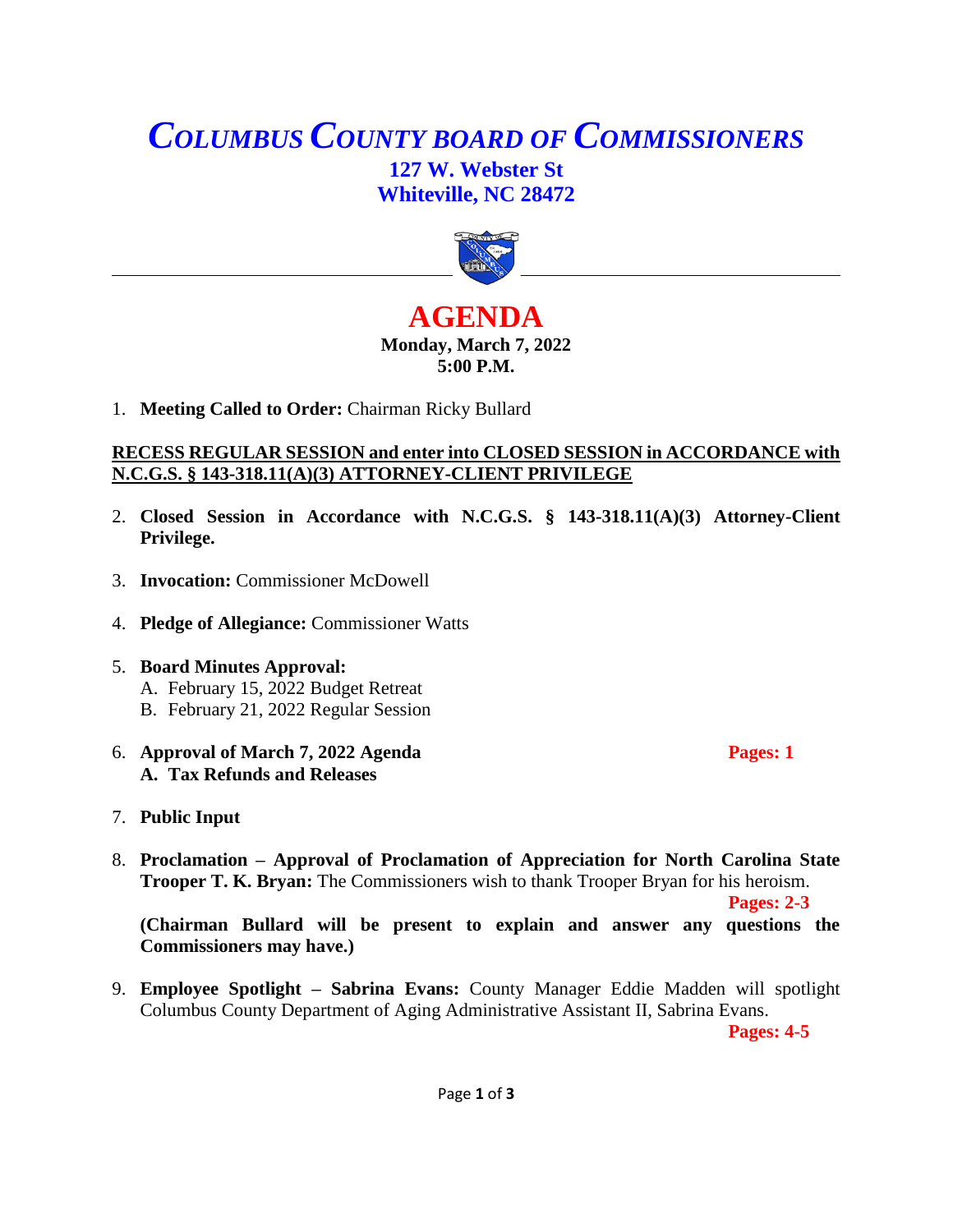**(Eddie Madden will be present to explain and answer any questions the Commissioners may have.)**

- 10. **Proclamation – Approval of Proclamation of Appreciation for Duke Progress Energy, Inc.:**  The Commissioners will present a proclamation to John Elliott, Director of Government and Community Relations, to thank Duke Progress Energy for expediting the tower replacement in Fair Bluff. **Pages: 6-7**
- 11. **ADR Fire – Department Update:** Chief Steve Camlin, ADR Fire Chief, will provide an update to the Board concerning contracting Fire Department Services to Bladen County for East Arcadia. **Pages: 8-16 (Chief Camlin will be present to explain and answer any questions the Commissioners may have.)**
- 12. **Columbus County Schools – NBPSCF Grant Application:** Dr. Jonathan Williams, Associate Superintendent, is requesting Board approval. **Pages: 17-27 (Dr. Jonathan Williams will be present to explain and answer any questions the Commissioners may have.)**
- 13. **Airport – Approval of State Grant Certification and Conflict of Interest Policy:** Phil Edwards, Director, is requesting Board Approval. **Pages: 28-31 (Phil Edwards will be present to explain and answer any questions the Commissioners may have.)**
- 14. **Health – Approval of Increased Fees:** Kim Smith, Director, is requesting an increase in Health Department charges due to the increase in Medicaid payments. **Pages: 32 (Kim Smith will be present to explain and answer any questions the Commissioners may have.)**
- 15. **Finance – Approval of Amendments to the Budget and Capital Project Ordinances:** Jay Leatherman, Director, is requesting Board Approval of Budget Amendments, an Amendment to the Capital Project Ordinance for the American Rescue Plan Project and for the Viper Radio and Paging System Project**. Pages: 33-39 (Jay Leatherman will be present to explain and answer any questions the Board may have.)**

## **RECESS REGULAR SESSION and enter into COLUMBUS COUNTY WATER and SEWER DISTRICTS I, II, III, IV and V BOARD MEETING**

- 16. **Columbus County Water and Sewer Districts I, II, III, IV and V – Approval of Minutes:** A. March 7, 2022
- 17. **Water Districts I, II, III, IV and V – Approval of Capital Projects for American Rescue Funds:** Harold Nobles, Director, is request Board Approval. **Pages: 40-41**